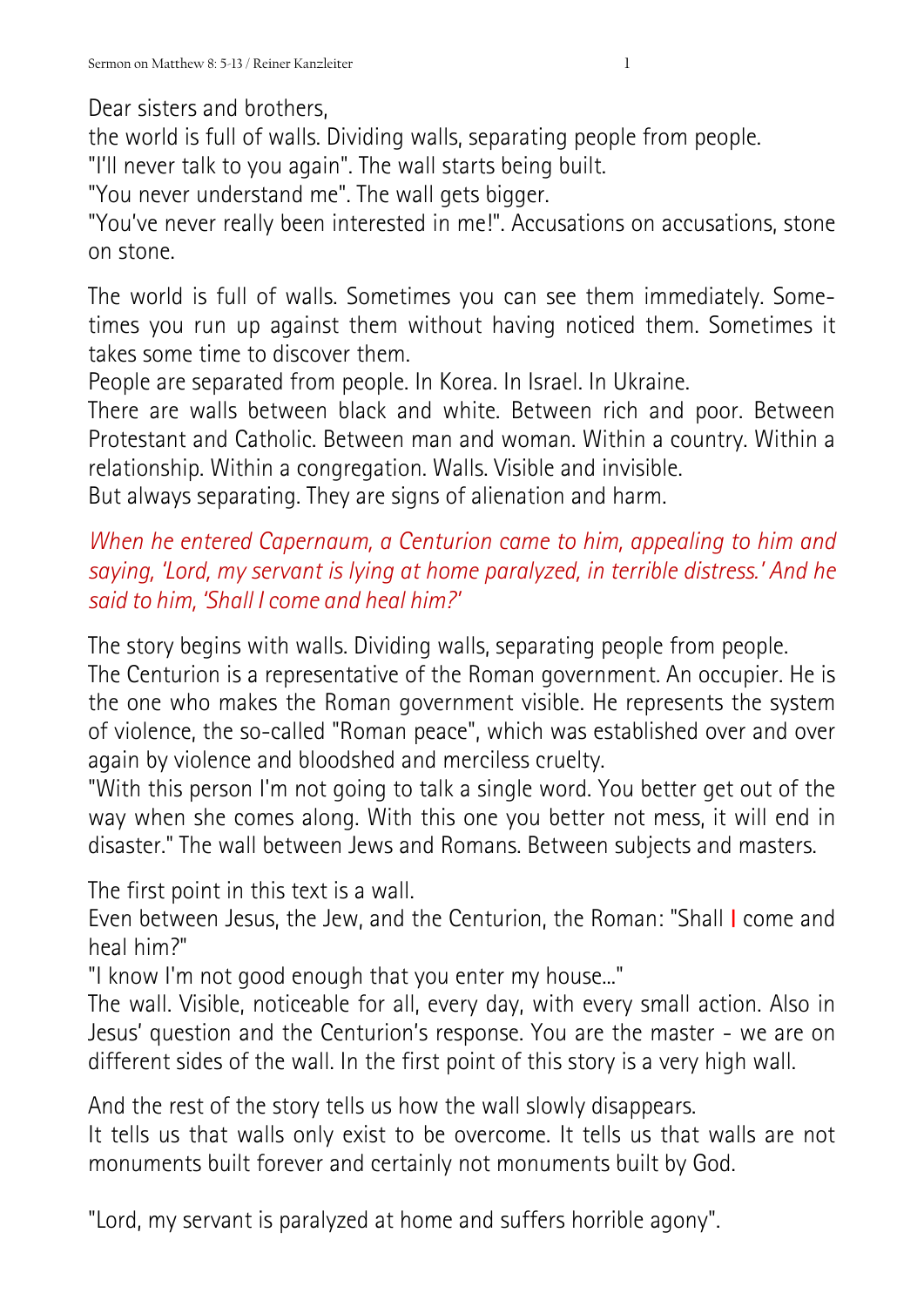Possibly lumbago. Those who have ever suffered from it know how bad this is. Standing - impossible. Sitting - hard to endure. Lying - pain at every turn. A torment. There is nothing that helps. You are unable to move.

The Centurion is used to commanding and to others obeying. He has not learned how to ask or request. His report is short, brusque, military. My servant is sick. He is paralyzed. He is at home. He's in pain. In huge pain.

Who, what, where.

But: He says "Lord" to Jesus. In fact, he says "Lord" to a Jewish Rabbi. He has stepped outside his comfort zone, he takes the first step.

And the wall shrinks.

Both of them, Jesus and the Centurion, approach each other carefully. The fronts are about to move. People start talking to each other. Listen to each other. Ask questions. Clarify positions. Give up claims. And in time are able to make a request. And the wall becomes smaller and smaller.

## What is the starting point of this healing process? It is the pain of a human being!

Someone suffers great pain, perhaps screams in pain, which means he is alive. You are in pain not as a Jew or as Roman. You are in pain not as an Israeli or Palestinian, but as a human being. You are in pain not as a Russian or Ghanaian, not as a German or a Nigerian, not as a Christian or a Muslim, but as a human being.

Pain comes before boundaries. Pain is more significant than national identity, social or religious walls.

The pain of the servant brings the Centurion to Jesus, makes him forget all that divides, all prejudices, all warnings, all possible risks and dangers. The pain of his servant touches the powerful man, lets him go down a road, that didn't exist for him until then, puts him into a conversation with the Jew Jesus, whom before he would have considered as subordinate.

There is movement in the story: because of the important and exclusive focus on the pain. Because of the all-dominant look at the suffering of a fellow human being.

How much healing could there be among us, if we'd allow the Holy Spirit to turn our views and our thoughts: How much pain is there in the life of the person next to me?

I need not ask how much the others bother me and state that we won't find together anyway. But I need to notice their pain. I may then consider how to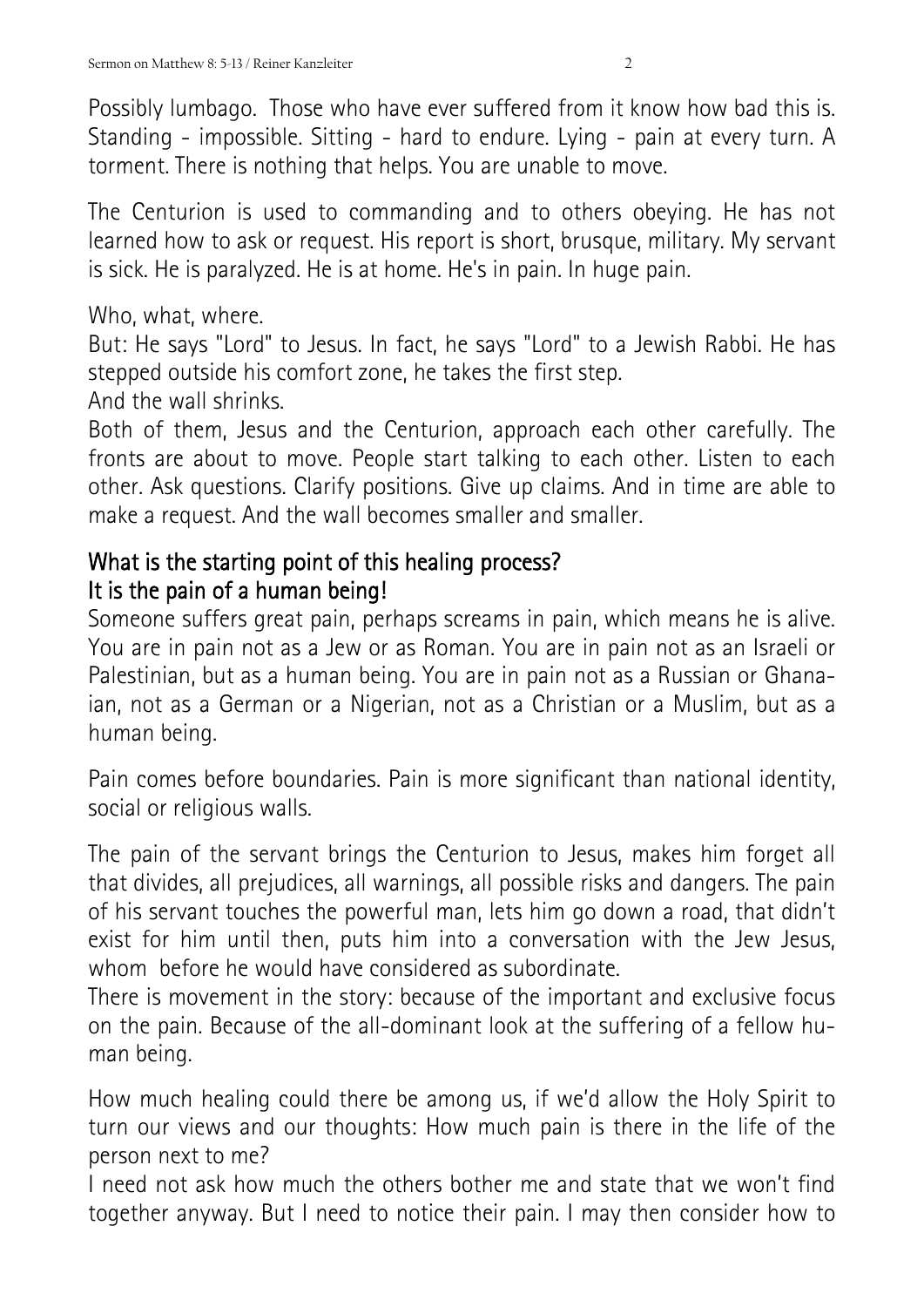decrease their pain and, of course, also the wall which is there between me and my neighbor.

"Lord", the Centurion says to Jesus. And hereby he states not only a position and a relationship; he removes more stones from the wall.

He who is the master, who reigns over the Jews as a Roman, he says "Lord".

And he says: "You, Jesus, are more than I. You're bigger than me."

And he says: "I am a limited human being. Jesus, you are now my measure! I can only command. But you can heal."

In the encounter with Jesus he is encouraged to take a serious step forward. He is encouraged to admit to his humanity and say: I am not omnipotent. I'm helpless. I need someone bigger than me to heal my servant. I am dependent. I need you, Jesus! Lord!"

How much healing could there be among us all, if we could let go of all our thoughts and wishes of being almighty. How much healing could there be among us all, if we could say to each other and before God these simple words: I have limits. I'm weak. I make mistakes. I need others. I need you! Many of us think that needing others is a weakness. But it is a sign of strength, a sign of a mature personality, and a sign of an adult and mature faith to be able to say: I need you, God. I need you, brother, sister!

How much the Centurion trusted in Jesus, we can hear in one short sentence: "Only speak the word!"

The Centurion knows: he can command, but in this situation commands don't help. It needs something else, another word. A more powerful, healing word. A word that creates something new.

The Centurion's request to Jesus to only speak the word, reminds us of what is written at the very beginning of the Bible: "And God said: Let there be! And it was so!"

It is an echo of creation, which we recognize: When someone is healed by God, healed in body or soul, a healed person is a new creation.

And that doesn't work by command. It requires the healing power of other words. "Let it be done for you..." replied Jesus. 'And it was so' we read in the creation story - 'And it was so' we read in this story. The life of the servant is newly created and changed and so is the Centurion's.

"Only speak the word!" The word that heals.

How many wounds could be healed among us, if we could do that more often: Speak the healing word, which can be: Excuse me. Forgive me. Let's start once again. Yes. No. I. You. I love you. I need you. Stay with me.